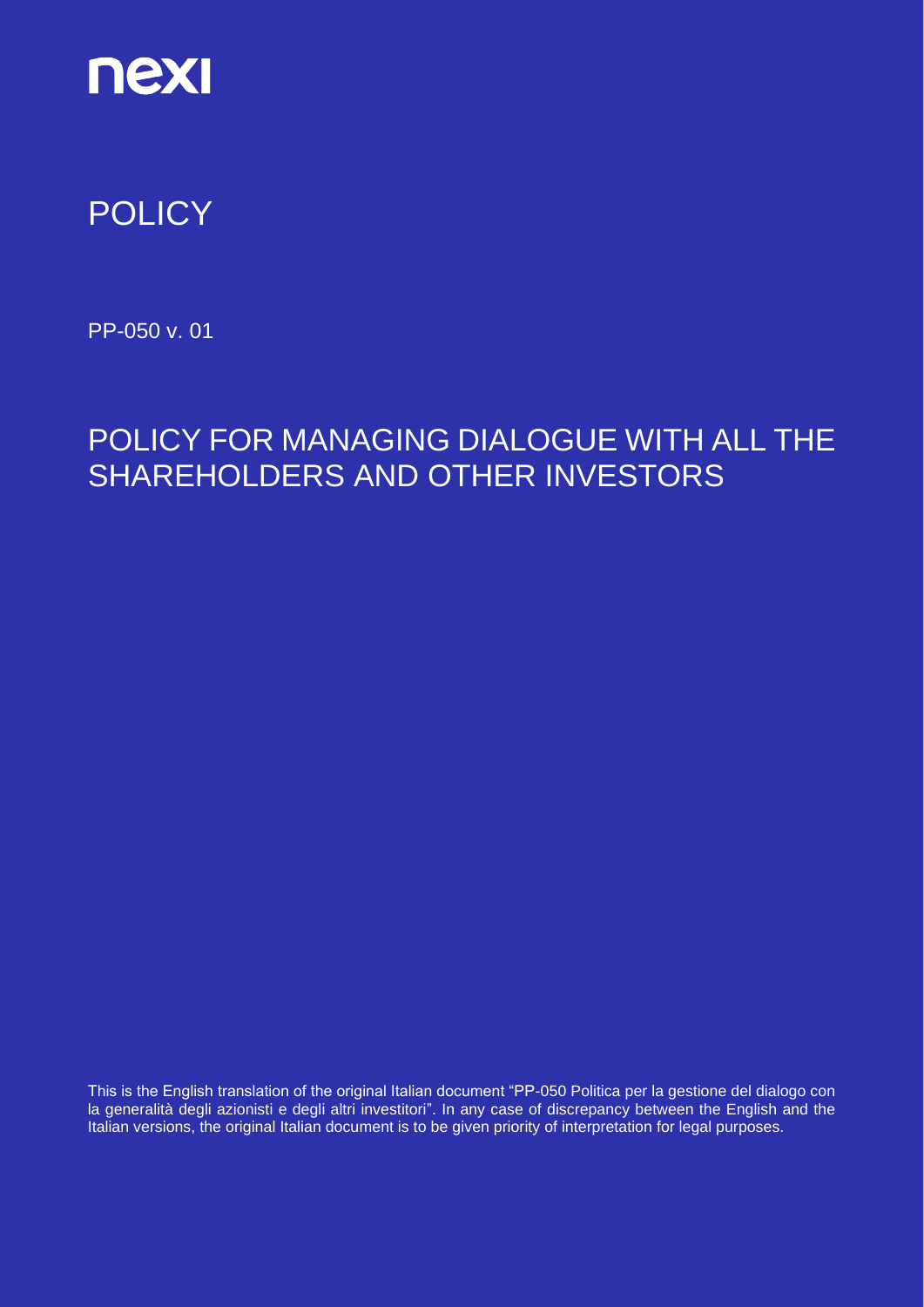

## **TITLE PAGE**

| <b>Title</b>          | Policy for managing dialogue with all the shareholders and<br>other investors |
|-----------------------|-------------------------------------------------------------------------------|
| <b>Classification</b> | Policy                                                                        |
| <b>Document code</b>  | PP-050                                                                        |
| <b>Approved by</b>    | <b>BoD Nexi SpA</b>                                                           |
| Date of approval      | 22/12/2021                                                                    |
| Date of enactment     | 22/12/2021                                                                    |

#### **UPDATES**

| <b>Version</b> | <b>Date</b> | Code   | <b>Updates</b> |
|----------------|-------------|--------|----------------|
|                | 22/12/2021  | PP-050 | First<br>Issue |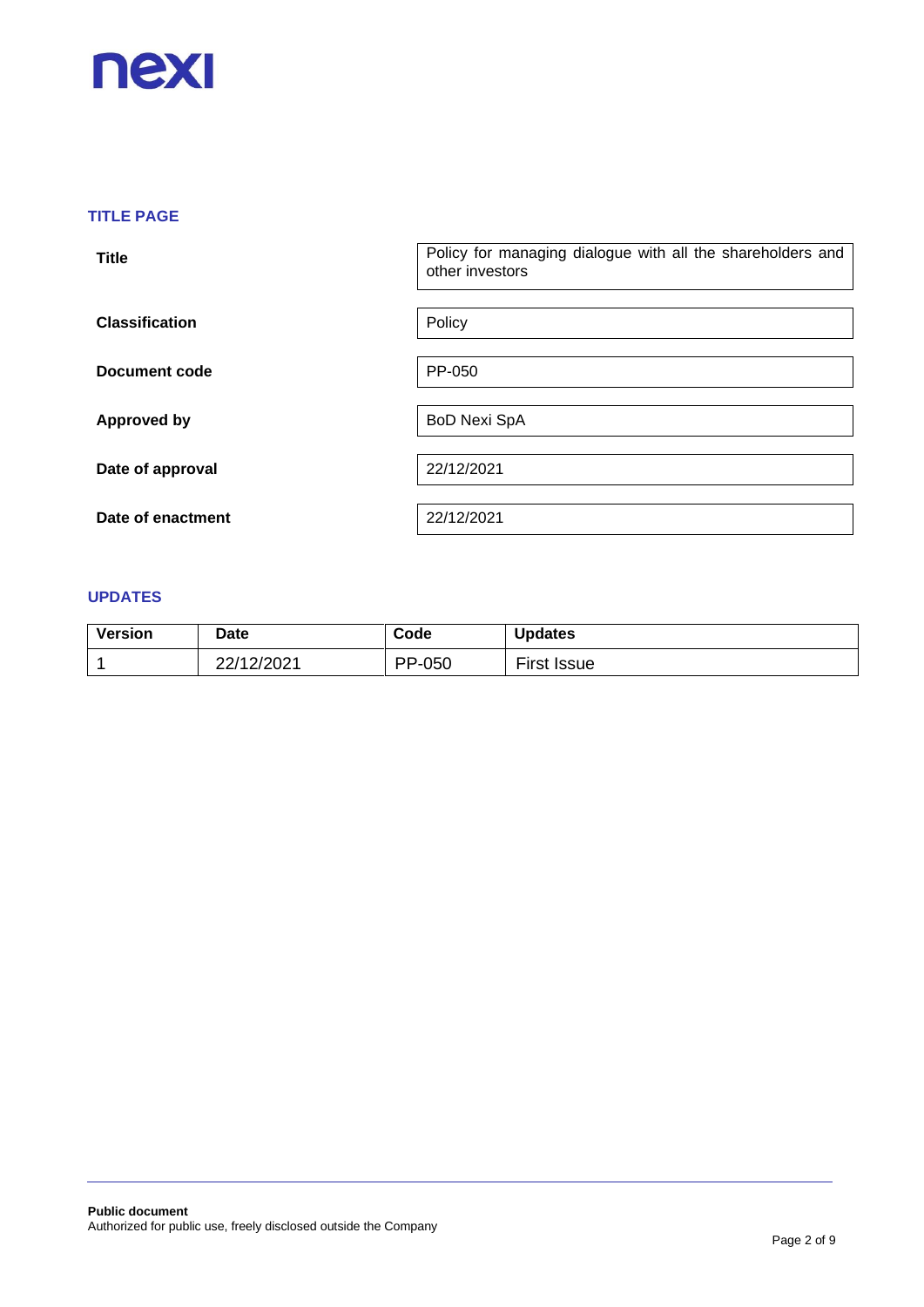

#### **TABLE OF CONTENTS**

| $\mathbf 1$    |      |                                                          |  |  |  |
|----------------|------|----------------------------------------------------------|--|--|--|
| 2.             |      |                                                          |  |  |  |
| 3 <sub>1</sub> |      |                                                          |  |  |  |
|                | 3.1. |                                                          |  |  |  |
|                | 3.2. |                                                          |  |  |  |
| $\mathbf{A}$   |      |                                                          |  |  |  |
|                | 4.1. | PRESS RELEASES AND ISSUE OF REGULATED OR MARKET-RELEVANT |  |  |  |
|                | 4.2. |                                                          |  |  |  |
|                | 4.3. |                                                          |  |  |  |
|                | 4.4. |                                                          |  |  |  |
| 5 <sub>1</sub> |      |                                                          |  |  |  |
|                | 5.1. |                                                          |  |  |  |
|                | 5.2. |                                                          |  |  |  |
|                | 5.3. |                                                          |  |  |  |
|                | 5.4. |                                                          |  |  |  |
|                | 5.5. |                                                          |  |  |  |
|                | 5.6. |                                                          |  |  |  |
| 6.             |      |                                                          |  |  |  |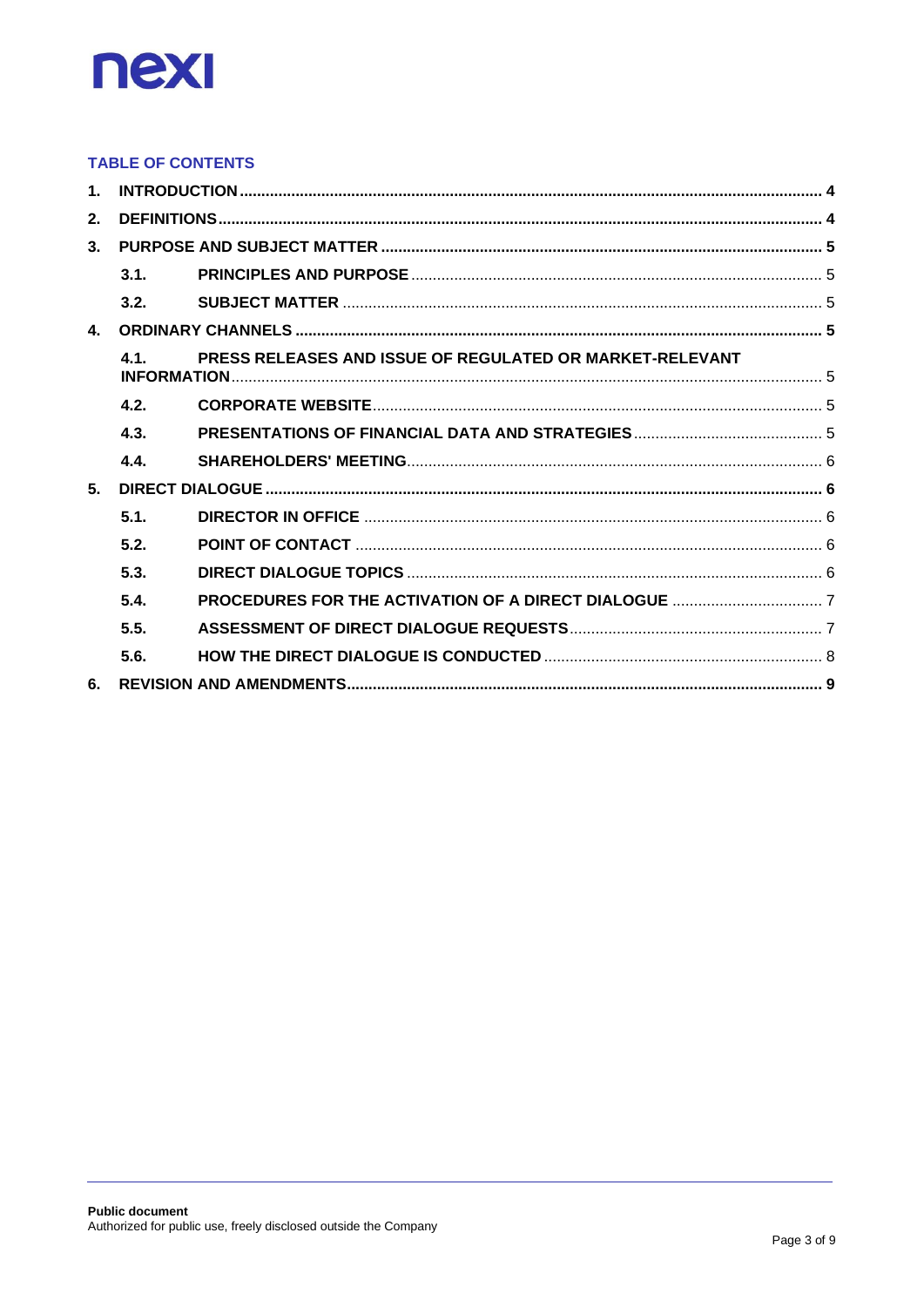

#### <span id="page-3-0"></span>**1. INTRODUCTION**

Nexi S.p.A. ("**Nexi**" or the "**Company**") places great importance on ensuring ongoing and transparent communications with all its Shareholders and the market as a way of helping Investors and the market to better understand the Company's strategies and activities, ensure a fair valuation of the Company and continue to build its shareholders' structure in a long-term perspective.

In order to further promote an open and constant dialogue with all its investors, based on the recommendations of the Company's Corporate Governance Code, at the meeting of 22 December 2021, against a motion of the Chair proposed together with the Chief Executive Officer and subject to the favourable opinion of the Risk Control and Sustainability Committee, the Board of Directors adopted this "*Policy for managing dialogue with all the shareholders and other Investors*" (the "**Policy**") which specifies how the dialogue between Nexi and its Investors is managed.

This Policy and the Direct Dialogue management activities (as defined hereunder) are acknowledged, once a year, in the Report on Corporate Governance and Ownership Structure.

#### <span id="page-3-1"></span>**2. DEFINITIONS**

In addition to the definitions provided by other clauses, the terms and expressions used in this Policy shall have the meanings set out hereunder:

<span id="page-3-2"></span>

| <b>Chief Executive Officer</b>                                                                                                     | The Chief Executive Officer of Nexi                                                                                                                                                                                                                                      |
|------------------------------------------------------------------------------------------------------------------------------------|--------------------------------------------------------------------------------------------------------------------------------------------------------------------------------------------------------------------------------------------------------------------------|
| <b>Directors</b>                                                                                                                   | The members of the Board of Directors of Nexi                                                                                                                                                                                                                            |
| <b>Shareholders' Meeting</b>                                                                                                       | The Shareholders' Meeting of Nexi                                                                                                                                                                                                                                        |
| <b>Shareholders</b>                                                                                                                | The holders of the shares issued by Nexi                                                                                                                                                                                                                                 |
| <b>Board of Directors</b>                                                                                                          | The Board of Directors of Nexi                                                                                                                                                                                                                                           |
| <b>Relations</b><br><b>Investor</b><br><b>Function</b>                                                                             | The Investor Relations Function of Nexi                                                                                                                                                                                                                                  |
| <b>Investors</b>                                                                                                                   | The Shareholders of the Company and the holders of any other financial<br>instruments issued by Nexi. In this Policy, the definition also includes potential<br>investors, proxy advisors, financial analysts, and rating agencies                                       |
| <b>Investor Relator</b>                                                                                                            | The Head of the Investor Relations Function of Nexi                                                                                                                                                                                                                      |
| <b>One-Way Procedure</b>                                                                                                           | The procedure for conducting the Direct Dialogue consisting exclusively of the<br>presentation by the requesting Investor and/or Investor contacted by the<br>Company of its vision/position to the Directors                                                            |
| <b>Two-Way Procedure</b>                                                                                                           | The procedure for conducting the Direct Dialogue consisting of an exchange of<br>information between the requesting Investor and/or Investor contacted by the<br>Company and the Directors                                                                               |
| <b>Chair</b>                                                                                                                       | The Chair of the Board of Directors                                                                                                                                                                                                                                      |
| <b>Dealing</b><br><b>Internal</b><br>and<br><b>Information</b><br><b>Inside</b><br><b>Regulation</b><br><b>Consolidated</b><br>Law | The "Regulation for handling important/inside information, the set up and<br>management of the RIL and the internal dealing and insider list" of the<br>Company and available on the Company's website in the section "Group -<br>Governance – Documents and Procedures" |
| on<br><b>Finance</b>                                                                                                               | The Italian Legislative Decree no. 58 of 24 February 1998 as amended                                                                                                                                                                                                     |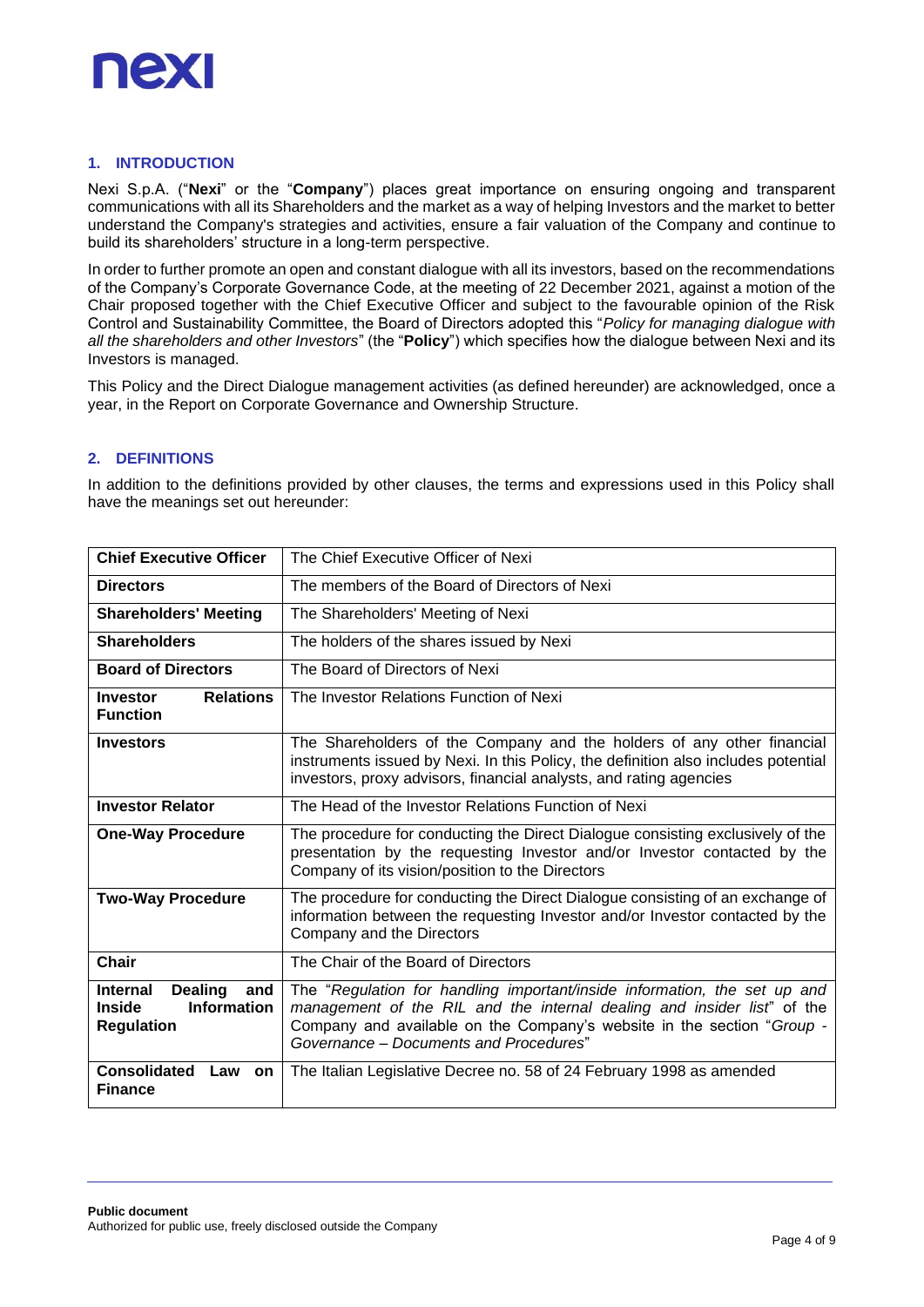

#### **3. PURPOSE AND SUBJECT MATTER**

#### <span id="page-4-0"></span>**3.1. PRINCIPLES AND PURPOSE**

The purpose of this Policy is to establish and maintain a constant, ongoing relationship with the Company's Investors, through engagement methods that comply with the principles of correctness and transparency, which help to better understand each other's perspectives and legitimate interests, encouraging the creation of long-term value in accordance with applicable laws.

#### <span id="page-4-1"></span>**3.2. SUBJECT MATTER**

In view of the foregoing, the purpose of this Policy is:

- (i) on one hand, to describe, as indicated by Clause 4 hereunder, the ordinary instruments and channels through which the Company continuously provides information and data to its Shareholders and the financial community (the "**Ordinary Channels**"); and
- (ii) on the other hand, to specifically regulate, as per Clause 5 hereunder, a direct dialogue between the Board of Directors and all the Investors (the "**Direct Dialogue**"), establishing the topics, regulating the procedures and identifying the authorised persons and the other parties involved.

This Policy does not apply to cases where requests for engagement with the Company come from parties who, though qualifying as Investors, are based on interests other than those related to their present or potential investment, in the capital of the Company.

#### <span id="page-4-2"></span>**4. ORDINARY CHANNELS**

#### <span id="page-4-3"></span>**4.1. PRESS RELEASES AND ISSUE OF REGULATED OR MARKET-RELEVANT INFORMATION**

The Company issues the regulated information to the public, including inside information, in accordance with the applicable law and communicates other information relating to the main corporate and business events of interest to Shareholders, the financial community and market in general, in the best interest of the Company and the Group, through its corporate website. Financial Press releases are available on the website www.nexigroup.com in the section "*Investors* – *Results and reports – Financial press releases*", while press releases relating to business topics are available on the company's website in the section "*Media – Press releases".*

#### <span id="page-4-4"></span>**4.2. CORPORATE WEBSITE**

The Company's corporate website contains a section - called Investor Relations - in which information and documents considered to be of interest to Investors in general are published. In compliance with the rules of transparency, symmetry and equality of information, this section contains economic and financial information (such as financial statements, half-yearly reports and interim reports on operations, presentations to the financial community, stock performance, capital structure and consensus of the analysts who cover the Company), and the Investor Relation's contacts. Moreover, an Investor Kit is available in the Investor Relations section of the website to help potential investors obtain information about the Company.

The Company has also included, on its website, a section - called "Governance" - which includes information and documents on the corporate governance system, such as the composition of the corporate bodies, the Company's articles of association, the reports on corporate governance and the ownership structure, reports on remuneration, documents relating to Shareholders' Meetings, the Regulations of Shareholders' Meetings, the procedure for transactions with related parties.

The information and documents are available both in Italian and English, with exception of certain documents that are available exclusively in English or Italian, as specified in the titles of such documents.

#### <span id="page-4-5"></span>**4.3. PRESENTATIONS OF FINANCIAL DATA AND STRATEGIES**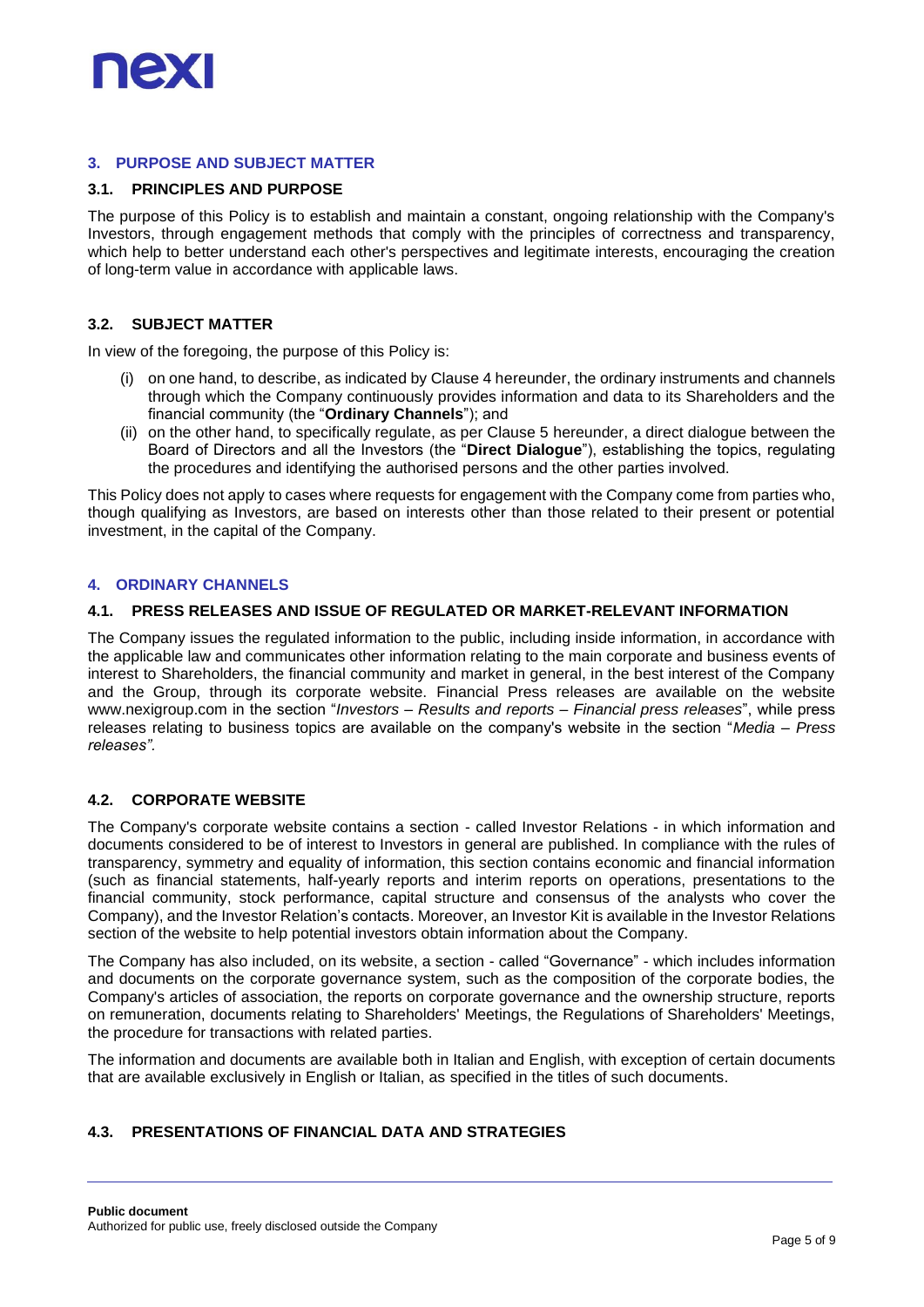

In order to provide a full and detailed presentation of its financial data and strategies, Nexi's top management presents the financial results (quarterly, half-yearly and annual) and strategy to the market through conference calls. The presentations and press releases relating to the financial results*,* in addition to the quarterly database and the audio of the conference calls, are published on the Company's website in the section "*Investors* – *Results and reports* - *Financial results*".

The Investor Relations Function coordinates and encourages dialogue with Shareholders and other Investors through meetings, participation in sector conferences, roadshows, conference calls or videoconferences in which one or more Directors and/or managers of the Company participate, with the assistance of the competent corporate departments.

#### <span id="page-5-0"></span>**4.4. SHAREHOLDERS' MEETING**

Shareholders' Meetings are meetings at which the Board of Directors and Shareholders meet to discuss institutional matters.

For each Shareholders' Meeting, the Company informs the public on how Shareholders may submit questions and receive answers or submit motions to the Shareholders' Meeting in compliance with the applicable law and, more generally, how to use the tools provided by law with respect to dialogue and attendance at the Meetings of Shareholders.

In order to ensure that shareholders' meetings are conducted correctly, the Company has introduced "*Regulations of Shareholders' Meetings*" which regulate matters such as attendance, discussion of the items on the agenda and how parties who are entitled to exercise the right to vote may attend meetings.

#### <span id="page-5-1"></span>**5. DIRECT DIALOGUE**

#### <span id="page-5-2"></span>**5.1. DIRECTOR IN OFFICE**

The Board of Directors delegates the management of the Direct Dialogue, in compliance with this Policy, to the Chief Executive Officer (the "**Director in Office**"), with the assistance of the Investor Relator and, if necessary, other company departments and officials as may be necessary from time to time.

#### <span id="page-5-3"></span>**5.2. POINT OF CONTACT**

The Investor Relators Function is the point of contact for this Policy. It handles relations with all the Investors, accepts requests for Direct Dialogue, makes a preliminary assessment of said requests pursuant to Paragraph 5.5.1 hereunder and immediately informs the Director in Office.

#### <span id="page-5-4"></span>**5.3. DIRECT DIALOGUE TOPICS**

Direct Dialogue topics concern matters for which the Board is responsible, and in particular, the following:

- report on operations, financial statements and periodic financial results, as published;
- company strategy;
- policy on dividends;
- financial instruments issued by Nexi and its subsidiaries;
- extraordinary transactions announced or implemented by Nexi and its subsidiaries that are of significant strategic, economic or financial importance;
- corporate governance system;
- appointment and structure of the corporate bodies (including the internal committees), as well as the size, expertise, independence and diversity of the above bodies;
- environmental, social and sustainability matters;
- remuneration of directors and executives with strategic responsibilities;
- transparency and corporate communications to the market;
- risk management and internal control systems;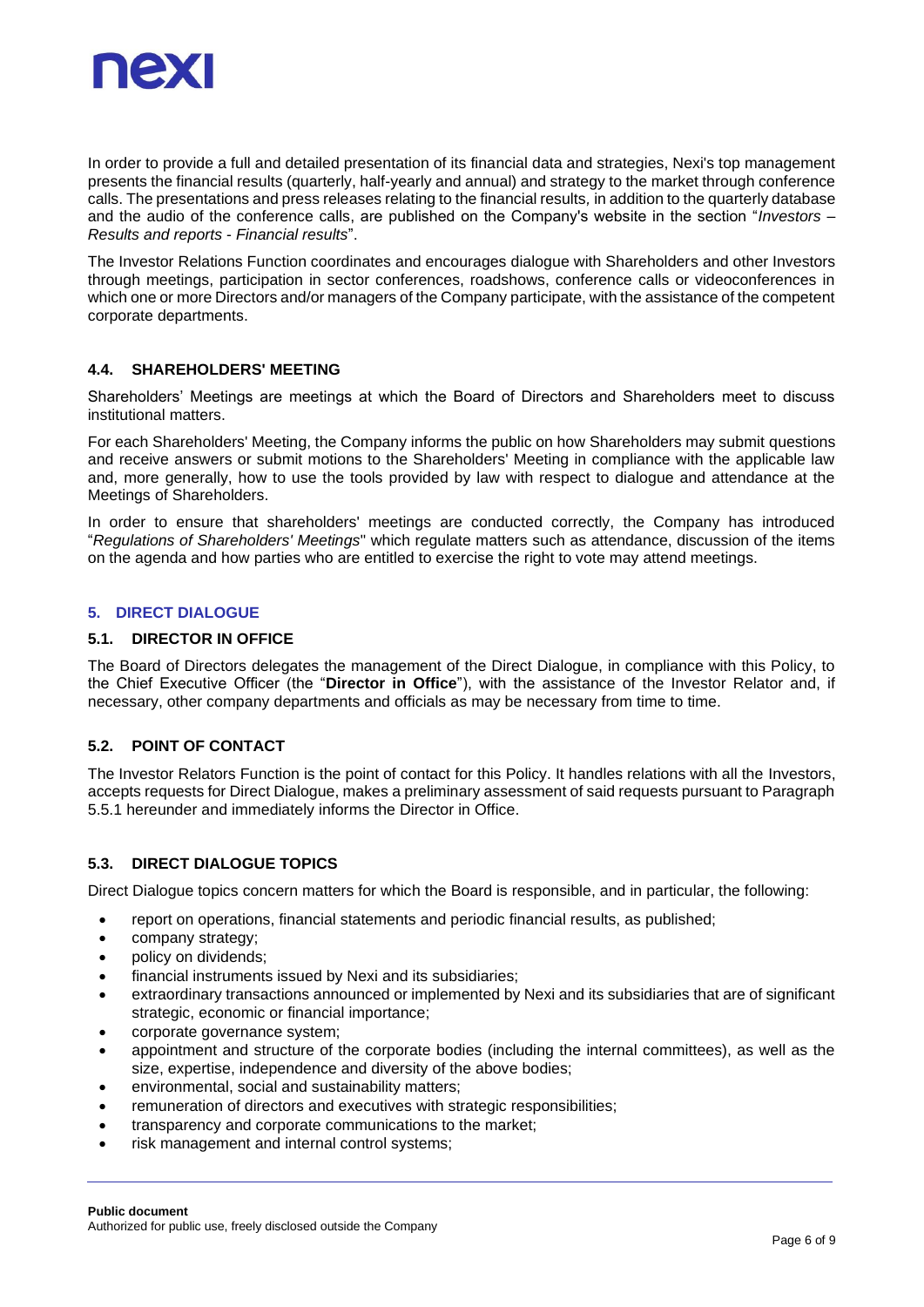

• extraordinary and/or particularly significant events that have occurred and that may have a significant impact on Nexi's prospects and/or reputation.

#### <span id="page-6-0"></span>**5.4. PROCEDURES FOR THE ACTIVATION OF A DIRECT DIALOGUE**

A Direct Dialogue may take place in the manner provided by this Policy and may be initiated:

- (i) at the written request of an Investor if the latter considering the information provided by the Company through the Ordinary Channels – considers it necessary to start a dialogue with the Board of Directors. The request should be addressed to Investor Relators Function, using the contact details indicated in the "*Investors*" section of the Company's website. The request should specify the following:
	- (a) the proposed topic or topics of the Direct Dialogue;
	- (b) the reasons why the Investor intends to establish the Direct Dialogue;
	- (c) the procedure (One-Way or Two-Way) with which the investor intends to establish the Direct Dialogue;
	- (d) for the cases of One-Way Direct Dialogue alone, the Directors other than the Director in Office with whom the Investor intends to establish the dialogue;
	- (e) the representatives of the Investor who intend to participate in the Direct Dialogue, specifying the roles of each in the Investor's company and contact details,

in any case, without prejudice to: (i) the non-binding nature of the information provided in the request with respect to procedures and times of the Direct Dialogue and the Directors involved, given that all decisions are subject to the decisions of the Director in Office pursuant to Paragraph 5.5.4 hereunder, and (ii) the Company's right to request from the requesting Investor – through the Investor Relator – any further information considered to be necessary or even only appropriate in order to assess the request in full;

(ii) on initiative of the Company, through One-Way or Two-Way meetings organised by the Company, bilaterally (attended, from time to time, by a single Investor) or collectively (with the simultaneous attendance of several Investors), in which one or more Directors and/or executives of the Company may also participate in the cases and in the manner established by this Policy, with the assistance of the competent corporate departments. Direct Dialogue requests started by the Company will be sent by the Investor Relator to the competent departments of the Investor to whom the request is addressed.

If a Director other than the Director in Officer receives a request for a Direct Dialogue, he/she shall promptly inform the Investor Relations Function, that will in turn inform the Director in Office to ensure that the provisions of this Policy are applied.

#### <span id="page-6-1"></span>**5.5. ASSESSMENT OF DIRECT DIALOGUE REQUESTS**

- 5.5.1 The Investor Relations Function makes an initial assessment of the Direct Dialogue request to assess that it pertains to the topics indicated by Paragraph 5.3 above and, in any case, to verify whether the request concerns confidential or inside information. According to the outcome of this initial assessment, the Investor Relations Function sends the request to the Director in Office who will in turn assess such request.
- 5.5.2 The Director in Office, with the assistance of the Investor Relations Function, the Chief Financial Officer and/or the Legal and Corporate Affairs Department, and any other competent company department that may be involved, assesses on a case-by-case basis, in the best interests of the Company, whether or not to accept the request for Direct Dialogue, taking into account – by way of example and not in a limiting sense – the following factors:
	- − compliance with any applicable legislative, regulatory and/or self-regulatory restrictions;
	- that topics pertain to the matters indicated by Paragraph 5.3 above, including the appropriateness and significance of the topics;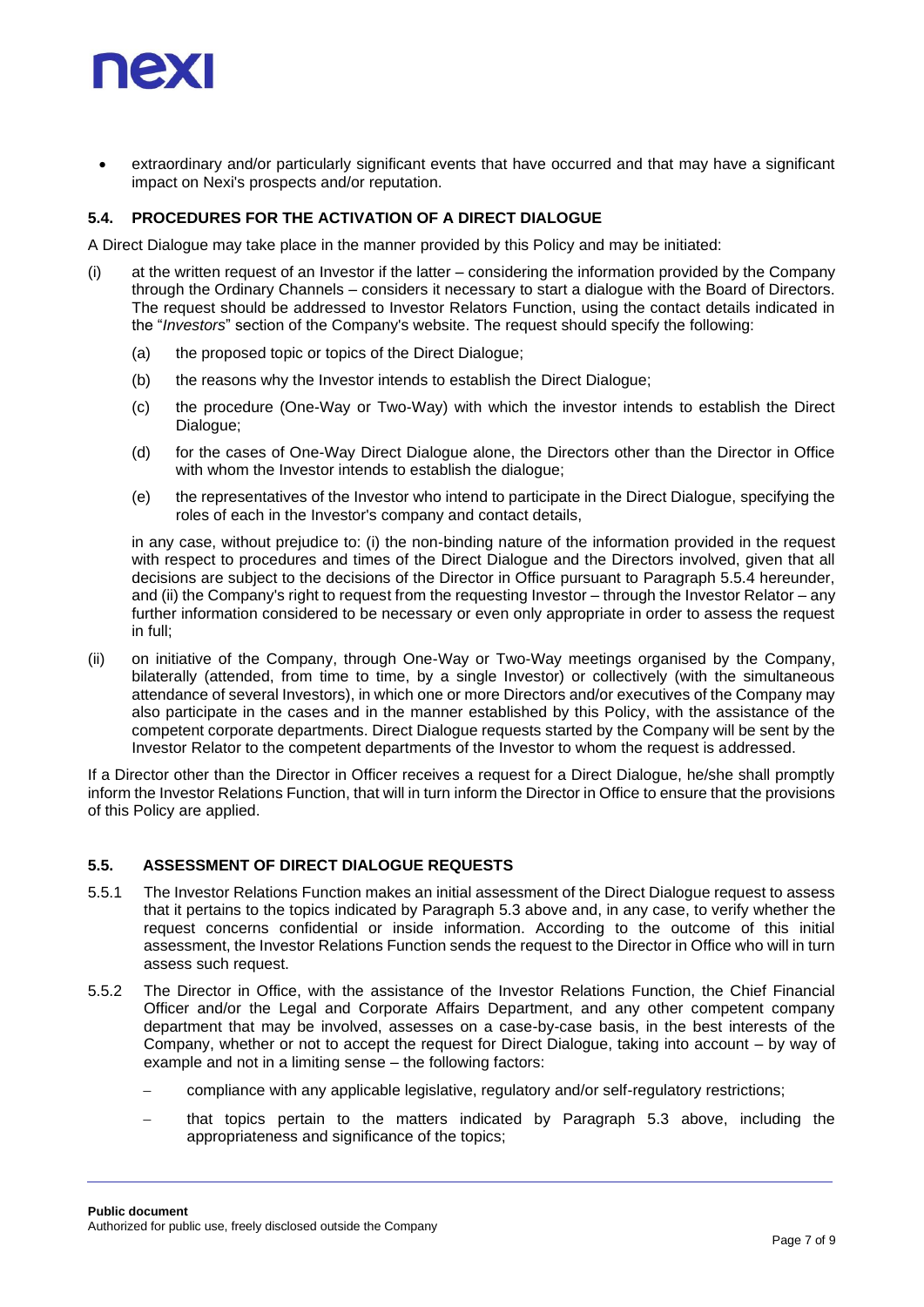

- the level of knowledge accrued by the Investor on the basis of the documents that the Company makes available through the Ordinary Channels;
- the potential interest of the topic for a large number of Investors, by relevant types of Investors and/or for the market, also taking into account the number of requests received previously on the same topic;
- the actual importance of the request and its predictable usefulness, above all in terms of creating long-term value, and taking into account previous Direct Dialogue experiences;
- the behaviour of the requesting Investor in previous contacts with the Company, including previous shareholders' meetings, Direct Dialogue and/or other corporate events;
- the size, characteristics and type of the requesting Investor and the nature and strategy of the investment (above all in terms of its time in the Company) of said Investor, including the actual ownership of Company shares by the requesting Investor;
- the requesting Investor's predictable approach to the matters made subject of the request for a Direct Dialogue, above all taking into account the commitment policies of Institutional Investors and Asset Managers, in particular in the field of investments and corporate governance; and
- the characteristics of the positions previously expressed and/or activism initiatives actually taken by the requesting Investor with respect to the Company or other issuers, including the types and contents of the forms of activism previously taken, and the presence of any situations of conflict of interest, even if only potential.

If it deems this to be necessary, or even only appropriate, the Director in Office may submit to the Board of Directors the decision as to whether or not a request for dialogue should be accepted.

- 5.5.3 Should a request for Direct Dialogue be rejected, the Investor Relator shall keep a record of the reasons that should be communicated – if this is considered to be appropriate by the Director in Office, even in writing – to the requesting Investor, so that the Chair may inform the Board at the next meeting.
- 5.5.4 If a request for Direct Dialogue is accepted, the Director in Office, with the assistance of the Investor Relator:
	- (i) will establish the procedures according to which the Direct Dialogue is to be conducted, deciding, amongst other things, whether the Direct Dialogue is subject to specific conditions and whether the Direct Dialogue should take place with a One-Way, Two-Way, bilateral or collective procedure;
	- (ii) will establish the times of the Direct Dialogue;
	- (iii) according to the procedure for conducting the meeting, and the topics to be discussed, may invite other Directors and executives of the Company having the necessary expertise and skills to provide information pertaining to the Direct Dialogue, to attend it;
	- (iv) will ensure that Direct Dialogue meetings are appropriately prepared, coordinating the flow of information and collection by the competent corporate departments of the necessary information;
	- (v) may take the most appropriate measures to ensure the confidentiality of information (for example, by asking the Investors in question to sign confidentiality commitments before establishing the Direct Dialogue).

Decisions made by the Director in Office as to whether or not a request for Direct Dialogue has been accepted, are communicated to the requesting party by the Investor Relator.

### <span id="page-7-0"></span>**5.6. HOW THE DIRECT DIALOGUE IS CONDUCTED**

5.6.1. Disclosure to Investors in the context of the Direct Dialogue is made in compliance with the applicable law, including the law on the prevention of market abuse. The Company also ensures that important